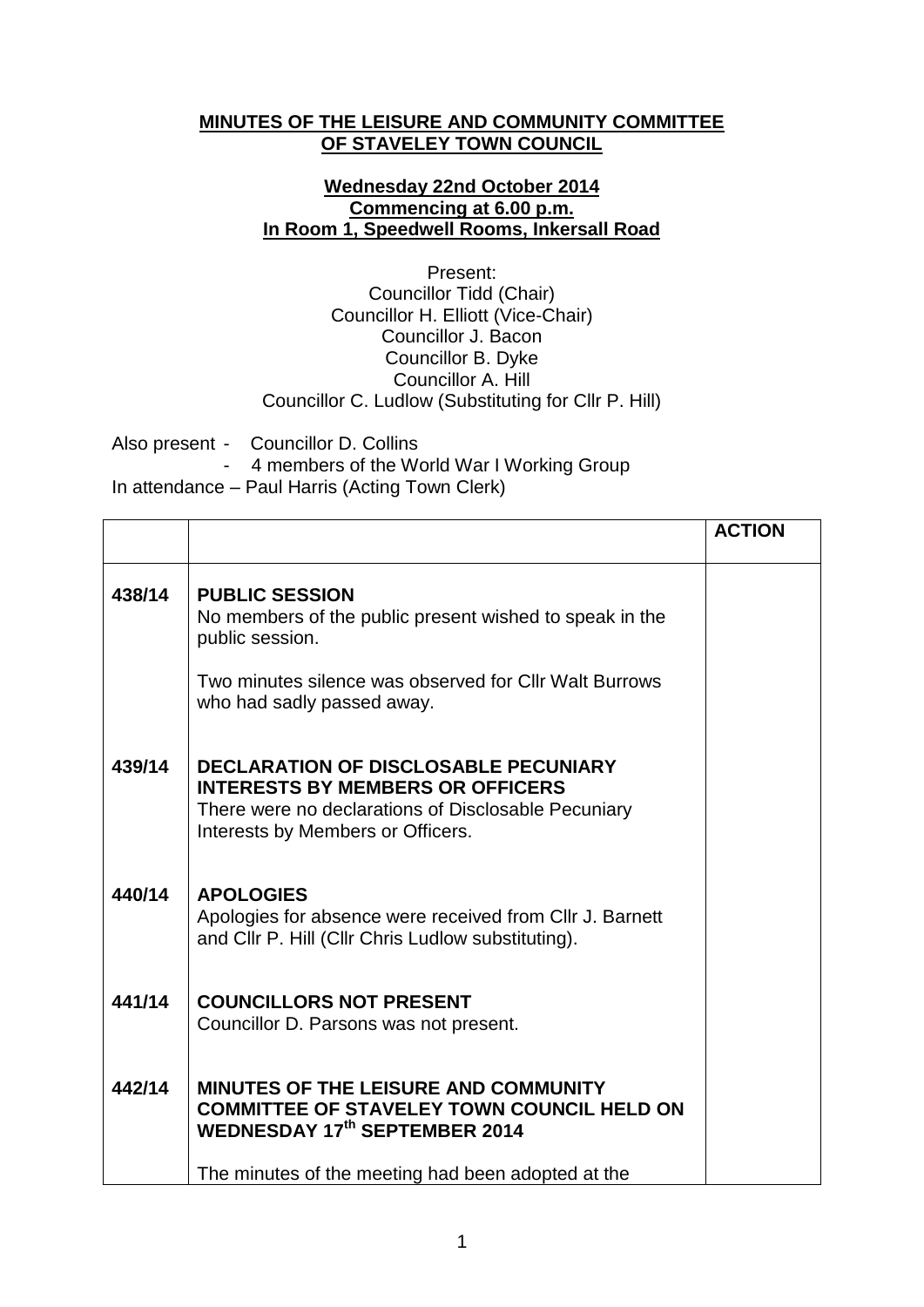|        | Ordinary Meeting of Staveley Town Council on 22 <sup>nd</sup> October                                                                                                                                                                                                                                                                                                                                                                                                                                                    |  |
|--------|--------------------------------------------------------------------------------------------------------------------------------------------------------------------------------------------------------------------------------------------------------------------------------------------------------------------------------------------------------------------------------------------------------------------------------------------------------------------------------------------------------------------------|--|
|        | 2014 and as such the Committee NOTED them as being a<br>true record.                                                                                                                                                                                                                                                                                                                                                                                                                                                     |  |
|        |                                                                                                                                                                                                                                                                                                                                                                                                                                                                                                                          |  |
| 443/14 | <b>MATTERS ARISING FROM THE MINUTES OF THE</b><br>LEISURE AND COMMUNITY COMMITTEE OF STAVELEY<br>TOWN COUNCIL HELD ON WEDNESDAY 17TH JULY<br>2014<br>No matters arising were raised.                                                                                                                                                                                                                                                                                                                                     |  |
| 444/14 | <b>WORLD WAR I WORKING PARTY</b>                                                                                                                                                                                                                                                                                                                                                                                                                                                                                         |  |
|        | Standing Orders were suspended to allow members of the<br>World War I Working Party to speak.                                                                                                                                                                                                                                                                                                                                                                                                                            |  |
|        | An explanation from the Committee to members of the WWI<br>Working Party was given with regards to the £1000. This<br>was allocated in the budget for activities and was to be<br>spent on activities taking place in Staveley. It was for<br>activities organised in conjunction with the WWI Working<br>Party but was not for paying across into their bank account.                                                                                                                                                   |  |
|        | A member of the working party explained the focus of the<br>commemorations was to be respectful, he group wished to<br>promote activities that were happening and to work in<br>partnership with the Council and others. In order to obtain<br>grants they were looking at setting up their own constitution.<br>It was asked what would happen regarding the two<br>Councillors that were on the group. The working party<br>members stated they would continue on the group as<br>individuals rather than Councillors. |  |
|        | Various ideas for activities were raised by the working party<br>members including a website<br>http://staveleyremembers.wordpress.com which included<br>details of all events and activities also details of how people<br>could get involved.                                                                                                                                                                                                                                                                          |  |
|        | Standing Orders were reinstated.                                                                                                                                                                                                                                                                                                                                                                                                                                                                                         |  |
| 445/14 | <b>ELDERLY CITIZENS - CHRISTMAS</b>                                                                                                                                                                                                                                                                                                                                                                                                                                                                                      |  |
|        | A date was discussed for holding the Elderly Citizens<br>Christmas event at the Speedwell Rooms.                                                                                                                                                                                                                                                                                                                                                                                                                         |  |
|        | It was RECOMMENDED that this should be held on 19<br>December 2014.                                                                                                                                                                                                                                                                                                                                                                                                                                                      |  |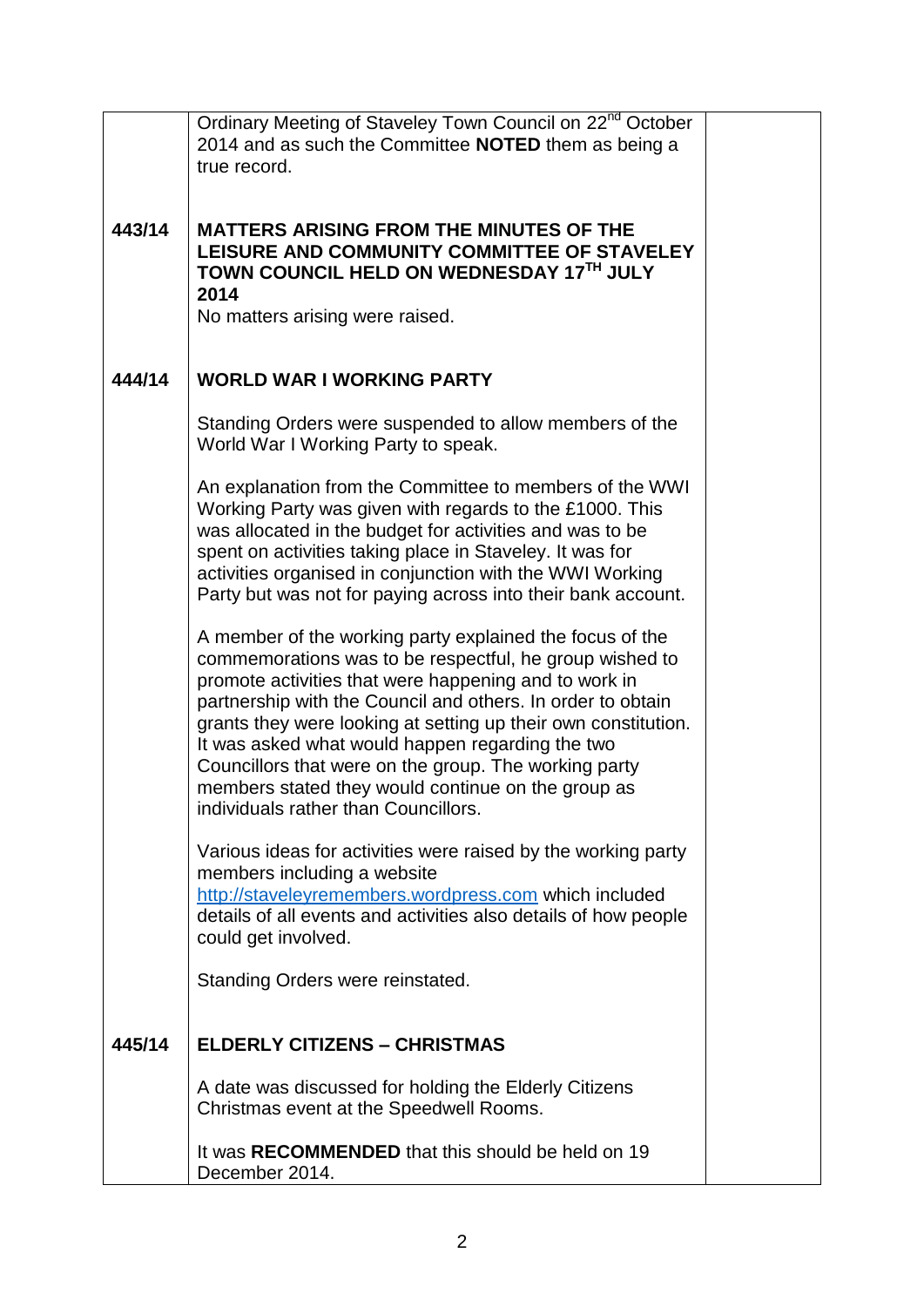| 446/14 | <b>CHRISTMAS LIGHTS</b>                                                                                                                                                                                                                                                                 |  |
|--------|-----------------------------------------------------------------------------------------------------------------------------------------------------------------------------------------------------------------------------------------------------------------------------------------|--|
|        | It was highlighted that there was £2500 in the budget for this<br>event. It was reported to the Committee that there were at<br>least 10 new timers needed at £138 each. The lights would<br>not work well if the timers were not correct.                                              |  |
|        | It was RECOMMENDED that Christmas lights were put up in<br>the Market Square, on part of the High Street and the main<br>road close to the bus stops opposite the Healthy Living<br>Centre covering around 18 columns in total. The costings<br>were still to be considered and agreed. |  |
| 447/14 | <b>SUMMER ACTIVITIES SCHEME UPDATE</b>                                                                                                                                                                                                                                                  |  |
|        | A brief report had been received from Belinda Wilks on the<br>Summer Activities Scheme held at Netherthorpe School.                                                                                                                                                                     |  |
|        | The report was <b>NOTED</b> .                                                                                                                                                                                                                                                           |  |
| 448/14 | <b>COMMUNITY FIREWORK DISPLAY 2014</b>                                                                                                                                                                                                                                                  |  |
|        | The Fireworks display had been discussed at Council on 21<br>October 2014 and no further discussion was needed.                                                                                                                                                                         |  |
| 449/14 | <b>REMEMBRANCE DAY PARADE 2014</b>                                                                                                                                                                                                                                                      |  |
|        | Standing Orders were suspended to allow members of the<br>World War I Working Party to speak.                                                                                                                                                                                           |  |
|        | The issue of the refreshments after the Remembrance Day<br>Parade was discussed. Cllr Elliott proposed putting on<br>community transport from Staveley Hall to the Speedwell<br>Rooms and to return back to Staveley Hall afterwards.                                                   |  |
|        | Standing Orders were re-instated.                                                                                                                                                                                                                                                       |  |
|        | The Clerk pointed out that the Council had made a decision<br>at the Council meeting on 21 October 2014 not to provide<br>refreshments.                                                                                                                                                 |  |
|        | It was RECOMMENDED that the Council continued to<br>provide refreshments following the Remembrance Day<br>Parade and to arrange for Community Transport to enable<br>members of the Parade to get to the Speedwell Rooms.                                                               |  |